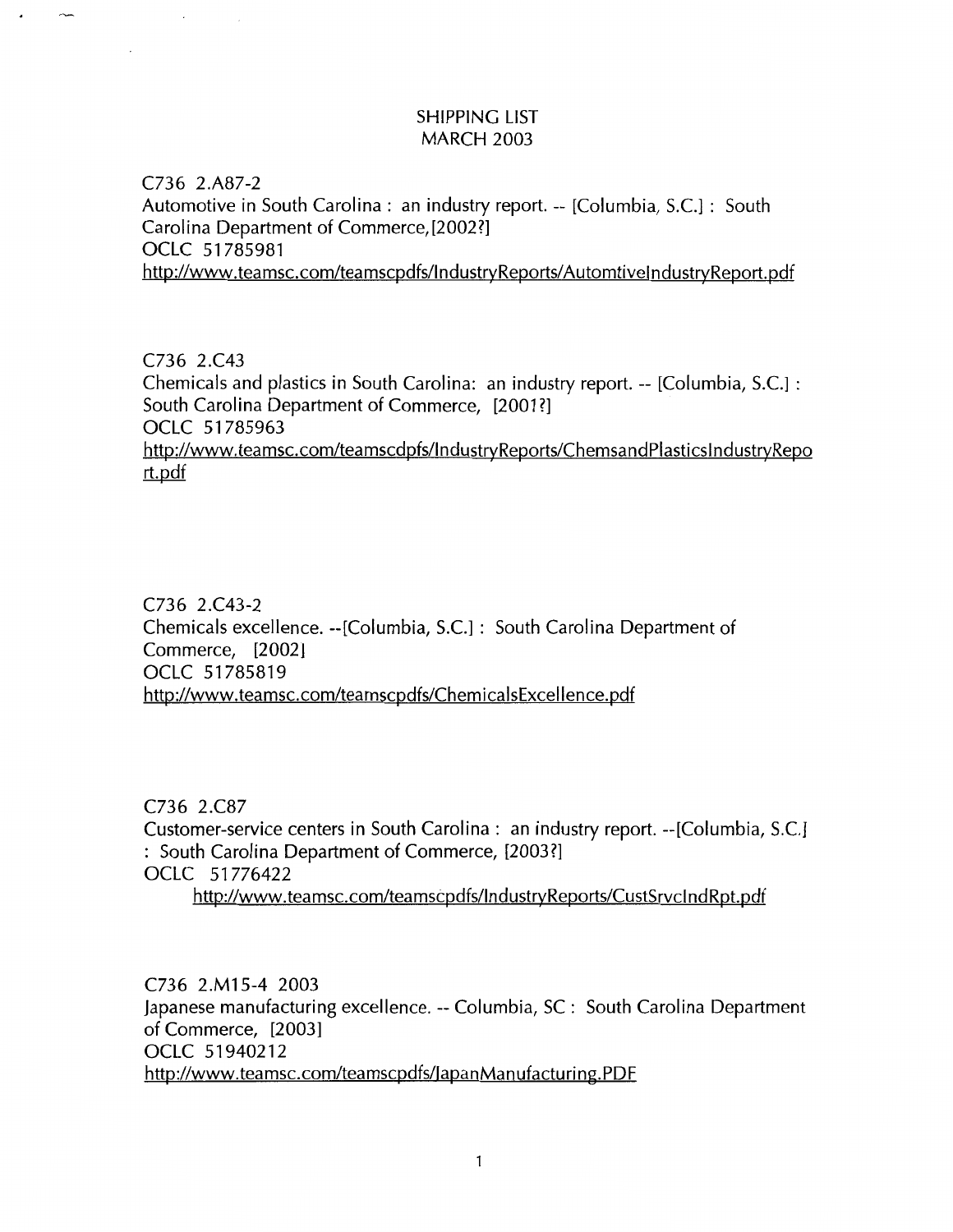C7665 2.U55 Beware of unlicensed health plans.-- Columbia, S.C. : South Carolina Department of Consumer Affairs, [2003] OCLC 51859023 http://www.state.sc.us/consumer/material/advocacy/unlicensed health plans.pdf

N2197 2.L58 The South Lowcountry Focus Area Initiative. --Columbia, S.C. : South Carolina Department of Natural Resources, [2002] OCLC 51776396

### N2197 2.T14-2 2002

South Carolina's "take one make one" : youth & young adult outdoor mentoring program.-- [Columbia, S.C. : South Carolina Department of Natural Resources, 2002] OCLC 51774291

N2197 2.W15 2002 Walhalla: South Carolina State Fish Hatchery.-- Columbia, S.C. : South Carolina Department of Natural Resources, [2002] OCLC 51766526

N2197 8.E58 2003 South Carolina Envirothon : a natural challenge: 2003 coaches handbook.-- [Columbia, S.C. : South Carolina Department of Natural Resources, 2003] OCLC 51774296

N2197E 2.821 South Carolina boating facilities guide 2002 : a county by county list of public boating facilities in South Carolina. -- [Columbia, S.C.] : The South Carolina Department of Natural Resources Engineering Section, 2002 OCLC 51775192 http://www.dnr.state.sc.us/etc/img/boatfacilities.pdf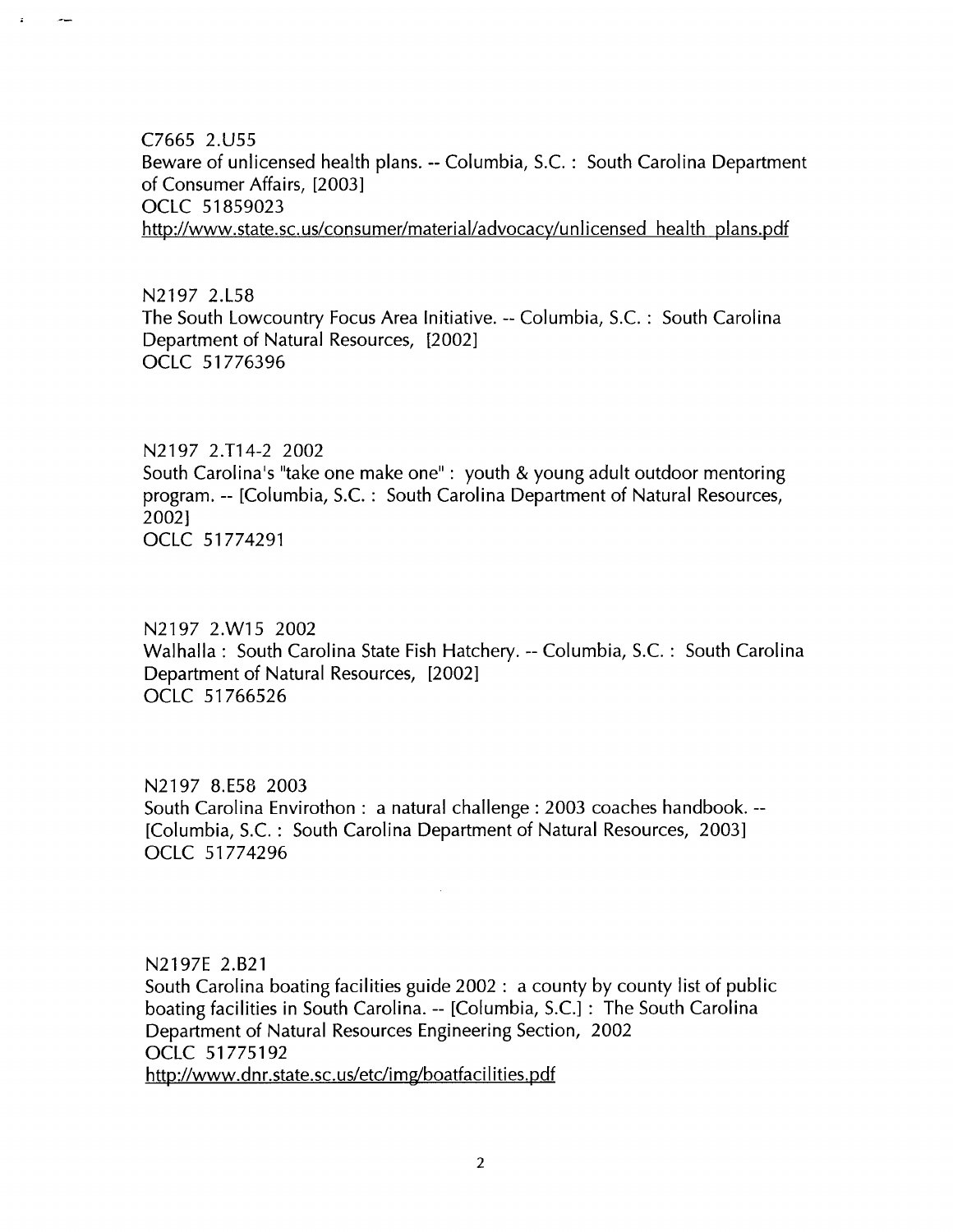### P2375 2.E96

Expanding the experience: trails for South Carolina: the 2002 South Carolina state trails plan / by South Carolina Department of Parks, Recreation & Tourism and Palmetto Conservation Foundation. --Columbia, S.C. :b South Carolina Department of Parks, Recreation & Tourism, 2002. OCLC 51909915 http://www.sctrails.net/trails/State Trails Plan book.pdf

P9602 8.D64-2

Manual del conductor de South Carolina: automoviles, camiones, motocicletas -- [Columbia, S.C.] : South Carolina Department of Public Safety, [2002] OCLC 51859171 http://www.scdps.org/dmv/driver manual.htm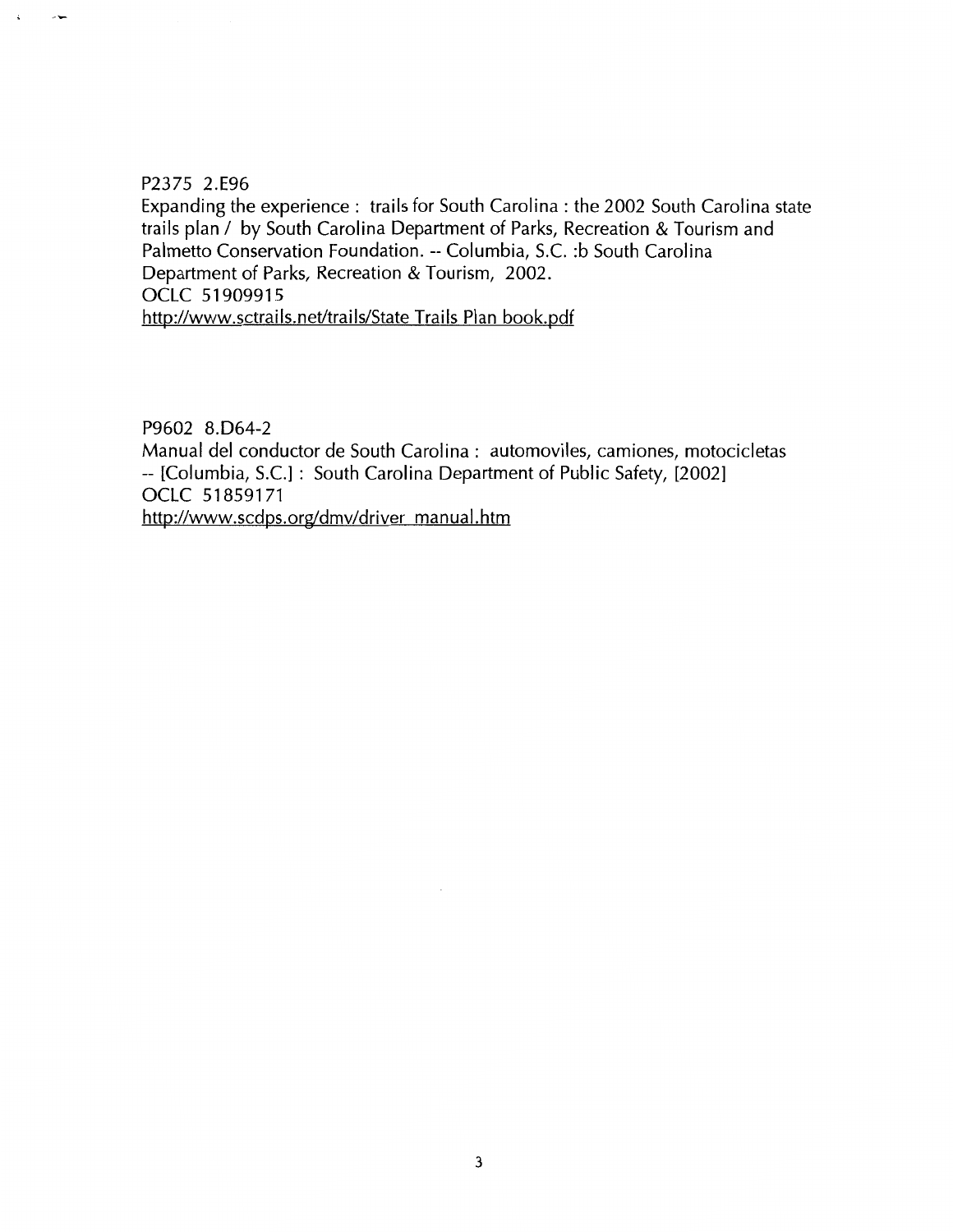#### SERIALS SHIPPING LIST MARCH 2003

A3Ed832 8.R36 South Carolina Education Oversight Committee. Report to the South Carolina General Assembly and the State Board of Education / from the South Carolina Education Oversight Committee. --[Columbia, S.C.] : South Carolina Education Oversight Committee, OCLC 51833108 2003 http://www.scstatehouse.net/reports/eoc2002.doc

A3Ed832A Report to the South Carolina Education Oversight Committee. S.C. Education 8.R36 Oversight Committee OCLC 49243694 2003 http://www.state.sc.us/eoc/PDF/February12003report.doc

Ac25 Annual Report. State Accident Fund 1. OCLC 31 793344 2001-2002

гΞ,

Ag8357 3.M16 S. C. Market Bulletin. S. C. Department of Agriculture OCLC 08246250 March 6, 2003 March 20, 2003

http://www.scda.state.sc.us/MarketBulletin/mkt\_bulletinv2.html

B8595In Insight for Benefits Administrators. S. C. Budget and Control Board, Office of 3.157 Insurance Services OCLC 31905198

February/March 2003

http://www.eip.state.sc.us/publications/newsletters/index.html

B85951n Trends. S.C. Budget and Control Board, Office of Insurance Services 3.T63 OCLC 31905187 V. 13, N. 2, January 2003 http://www.eip.state.sc.us/publications/newsletters/index.html

B8595Res South Carolina Statistical Abstract. S.C. Budget and Control Board, Office of 3.S71-2 Research and Statistics OCLC 33631025 2001/02

http://www.ors2.state.sc.us/abstract/index.html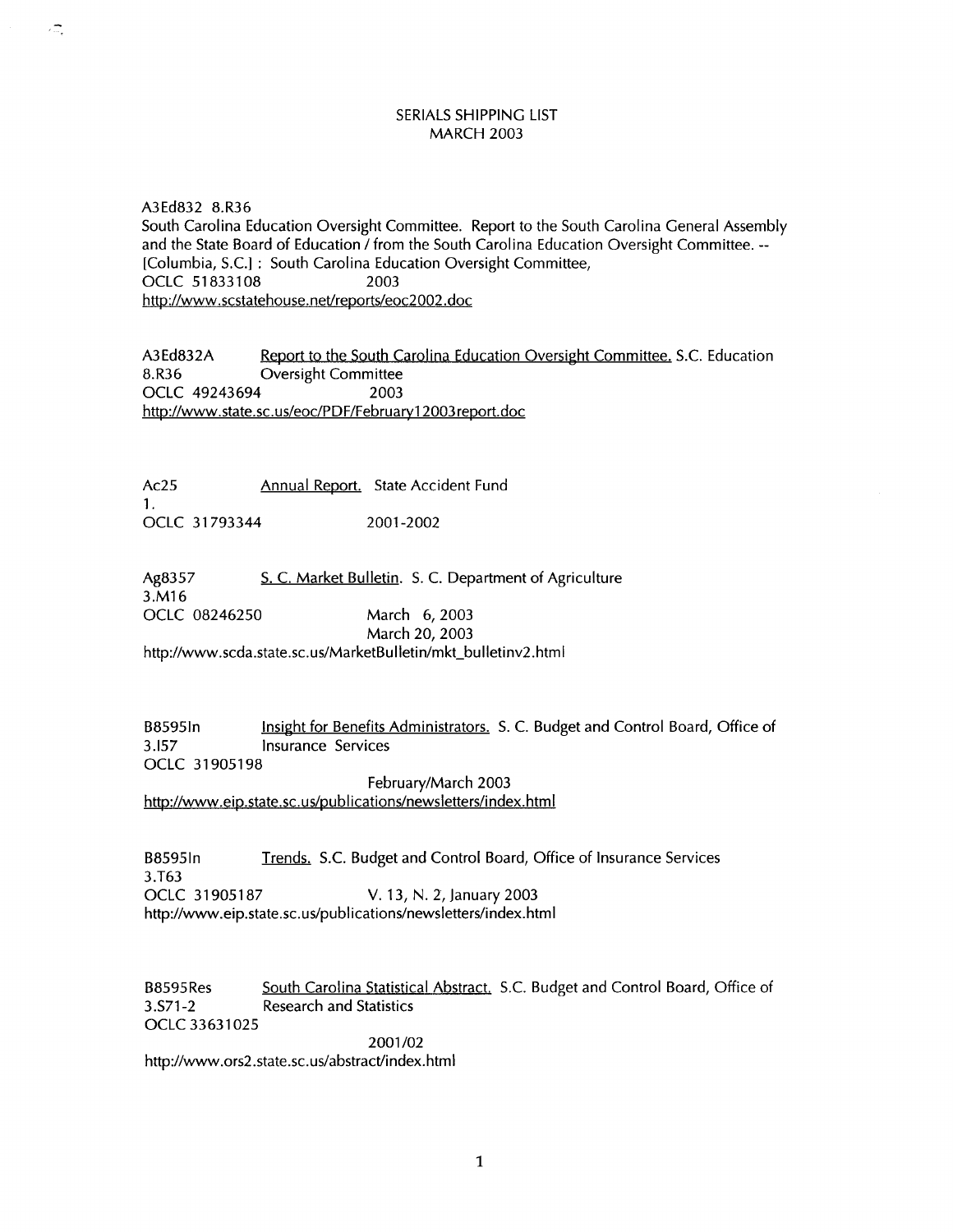C5935 Comprehensive Annual Financial Report. Clemson University 3.F45-2 OCLC 36626495 2002

C5935Publ This Month at Clemson. Clemson University, Office of Public Affairs 3.T44 OCLC 45801366 March 2003

C736Resear Capital investment report. SC Dept. of Commerce, Division of Research 3.C16 OCLC 51776384 2002 http://www.teamsc.com/capinv.html

Ed8332 The state of South Carolina annual school report card. S.C. State Department of 3.R36-3 Education OCLC 50633595 2002 http://www.myscschools.com/reportcard

Ed8368 South Carolina Scene. SCETV 3.S23 OCLC 04417924 March 2003

Em735M South Carolina Workforce Trends. S.C. Employment Security Commission 3.W56 OCLC 45075850 December 2002 http://www.sces.org/lmi/pubs/OnlinePubs/wft.asp

G7463Fo Advocates. Office of the Governor, Division of Foster Care Review 3.A28 OCLC 45577268 Winter 2003

H3496 **Certificate of Need Update.** S. C. Department of Health and Environmental 3.C36 OCLC 21889276 Control March 2003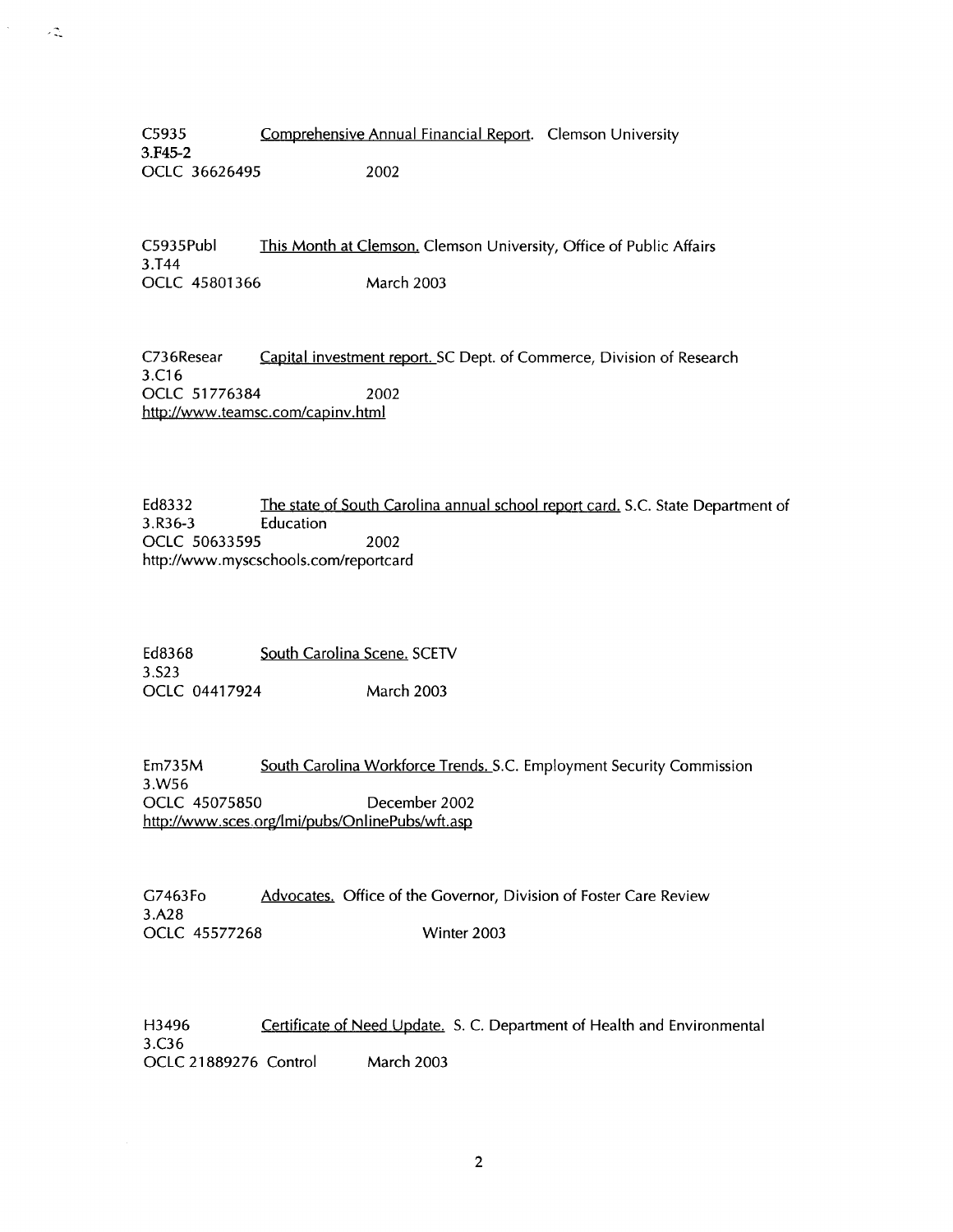H3496Di Epi-notes. S.C. Department of Health and Environmental Control, Division of 3.E64 and Epidemiology OCLC 36488707 Disease Control

Vol. 24, N. 1 http://www.scdhec.net/hs/diseasecont/disease.htm

L6165 News for South Carolina Libraries. S. C. State Library 3.N38 OCLC 78641021 March/April 2003 http://www.state.sc.us/scsl/news/archives

L917 3.535 OCLC 48584152 Selling Points. S.C. Education Lottery April 2003

M3385 3.C58-2 OCLC 48252573 Course Schedule. Francis Marion University Summer 2003 Fall 2003

M3385C 3.P17 OCLC 50151525 **Patriot Digest. Francis Marion University** February 28, 2003 March 13, 2003 March 31, 2003

M9725M 3.N38 Images. S. C. State Museum OCLC 10892407 V. 9 N. 1, Spring 2003

P2375M South Carolina Travel Barometer. S. C. Department of Parks, Recreation & 3.T61 Tourism, Office of Market Research OCLC 32462356 V. 12 N. 2, Fall 2002

http://www.discoversouthcarolina.com/agency/researchquarterly.asp

P8385 3.P56-2 Port Charleston. S. C. State Ports Authority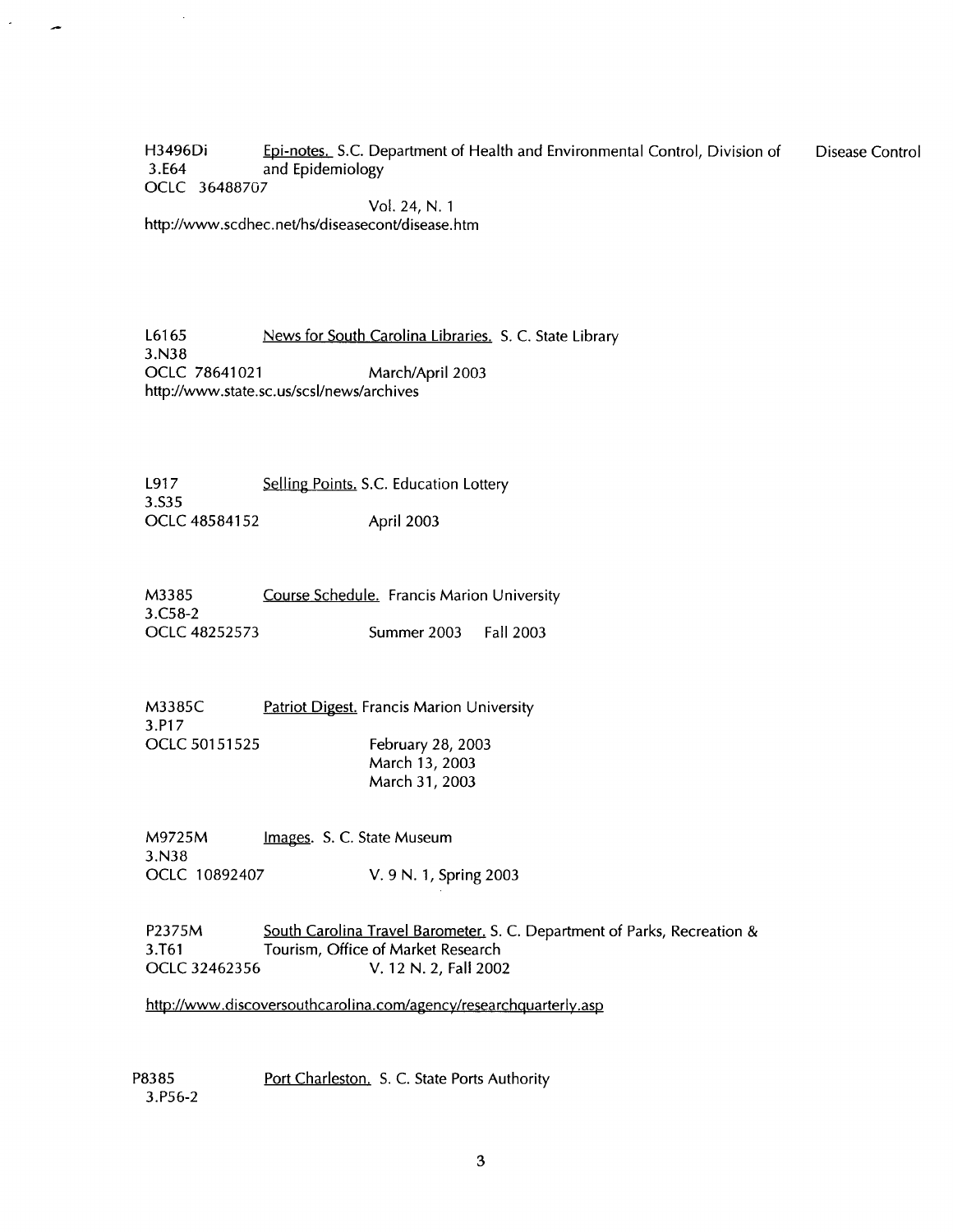OCLC 47755611 February 2003 http://www.port-of-charleston.com/portnews/default portnews.asp

P9602C Crime to Court. S. C. Department of Public Safety, Criminal Justice Academy 3.C64 Division OCLC 32987755

March-April 2003

P9604 3.C86 Currently. S. C. Public Service Authority OCLC 22923723 February 26, 2003 March 5, 2003 March 12, 2003 March 19, 2003 March 26, 2003

R322 South Carolina Tax Incentives for Economic Development. S.C. 3.T19-4 Department of Revenue OCLC 46593993 2003 http://www.sctax.org/NR/rdonlyres/CF4103A2-C810-475D-8072-125A3C64B88F/0/Taxlncentive2003.pdf

T587 Statewide Transportation Improvement Program. S.C. Department of 3.T61 Transportation OCLC 34002239

2003/2007

http://www.dot.state.sc.us/inside/stip.html

Un35Bu Business and Economic Review. University of South Carolina 3.B87<br>OCLC 01537867 V. 49, N. 3, April-May-June 2003 http://research.badm.sc.edu/research/bereview/contents.htm

Un35PubiA Times. University of South Carolina. Department of University Publications 3.T45 Division of Advancement OCLC 32252874 March 6, 2003 http://www.sc.edu/USC-Times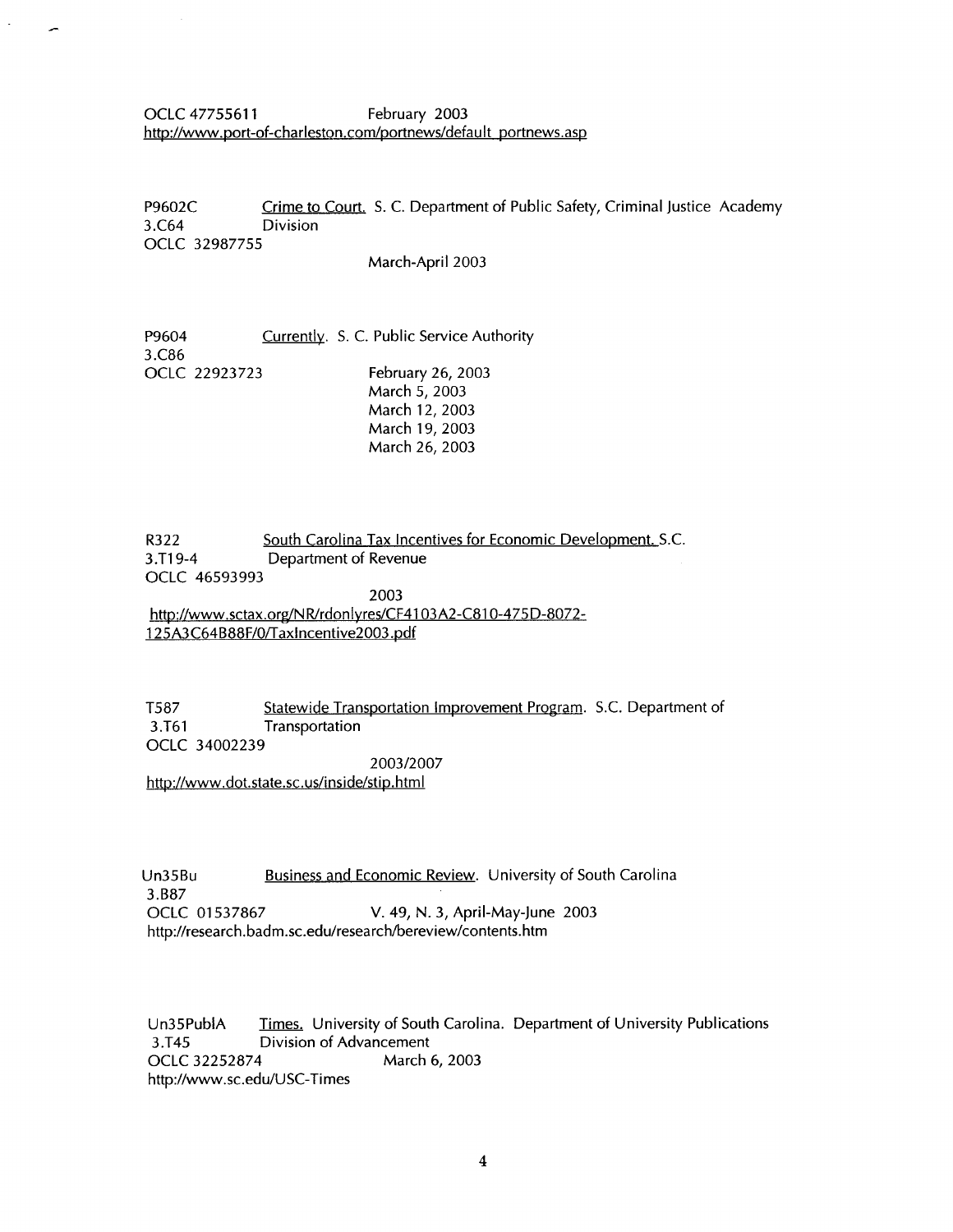### NEW DOCUMENTS NOT IN DEPOSITORY SYSTEM MARCH 2003

B8595Di 3.151

Þ

In brief: a newsletter for South Carolina State agency directors. --Columbia, S.C. : State of South Carolina, State Budget and Control Board, Office of the Executive Director, 1996- 0CLC 347 43604 http://www.state.sc.us/board/inbrief.htm (NOTE: This is now available on the Internet using the above address)

## B8595ProcA 2.L18

South Carolina. State Budget and Control Board. Office of Audit and Certification. South Carolina Law Enforcement Division procurement audit report Columbia, S.C. : State of South Carolina, State Budget and Control Board, Procurement Services Division, Office of Audit and Certification, [2003] OCLC 51852041

### B8595ProcA 2.P81

South Carolina. State Budget and Control Board. Office of Audit and Certification. South Carolina Department of Public Safety procurement audit report. --Columbia, S.C. : State of South Carolina, State Budget and Control Board, Procurement Services Division, Office of Audit and Certification, [2003] OCLC 51851993

C736F 8.T44 Think south : 2000 production directory.-- Columbia, S.C. : South Carolina Film Office, 2000. OCLC 51776345

Ed8332 8.B17-3 Basic Skills Assessment Program exit test administrator's manual.-- [Columbia, S.C.] : South Carolina Department of Education, OCLC 51785914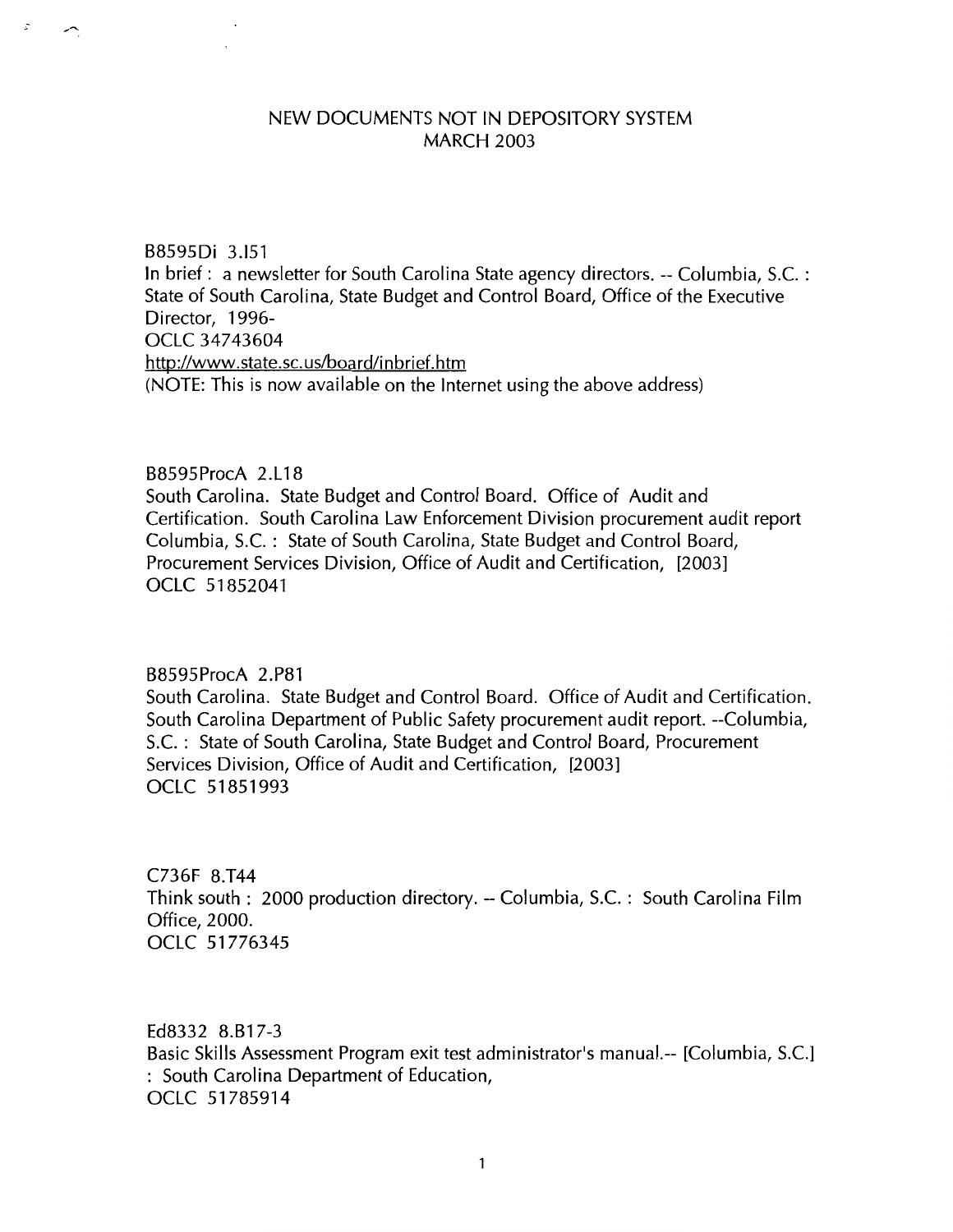Ed8332 8.B17-4 Basic Skills Assessment Program exit test coordinator's manual.-- [Columbia, S.C.] : South Carolina Department of Education, OCLC 51785893 http://www.myscschools.com/offices/assessment//Publications/BSAP-TCM-S03-020403.PDF

Ed8332 8.047-3 District test coordinator's supplement for the South Carolina Palmetto Achievement Challenge Tests (PACT).-- [Columbia, S.C.] : South Carolina Department of Education, [2002] OCLC 51785927 http://207.1 09.22.139/PACTdtcs2003.pdf

Ed8332 8.P12 PACT test administration manual for operational and field tests.-- [Columbia, S.C.] : South Carolina Department of Education, [2003] OCLC 51 785940 http://www.myscschools.com/offices/assessment//publications/TAM-S03-020403.pdf

G7463Bu 2.B82 South Carolina. Governor's Budget Task Force. Budget Policy Task Force findings and recommendations. -- [Columbia, S.C. : The Task Force, 2003] OCLC 51883648 http://www.state.sc.us/governor/reports/Budget.pdf

G7463Dv 2.F45 South Carolina. Governor's DMV Policy Task Force. DMV Policy Task Force findings & recommendations. -- [Columbia, S.C. : The Task Force, 2003] OCLC 51916833 http://www.state.sc.us/governor/reports/DMV.pdf